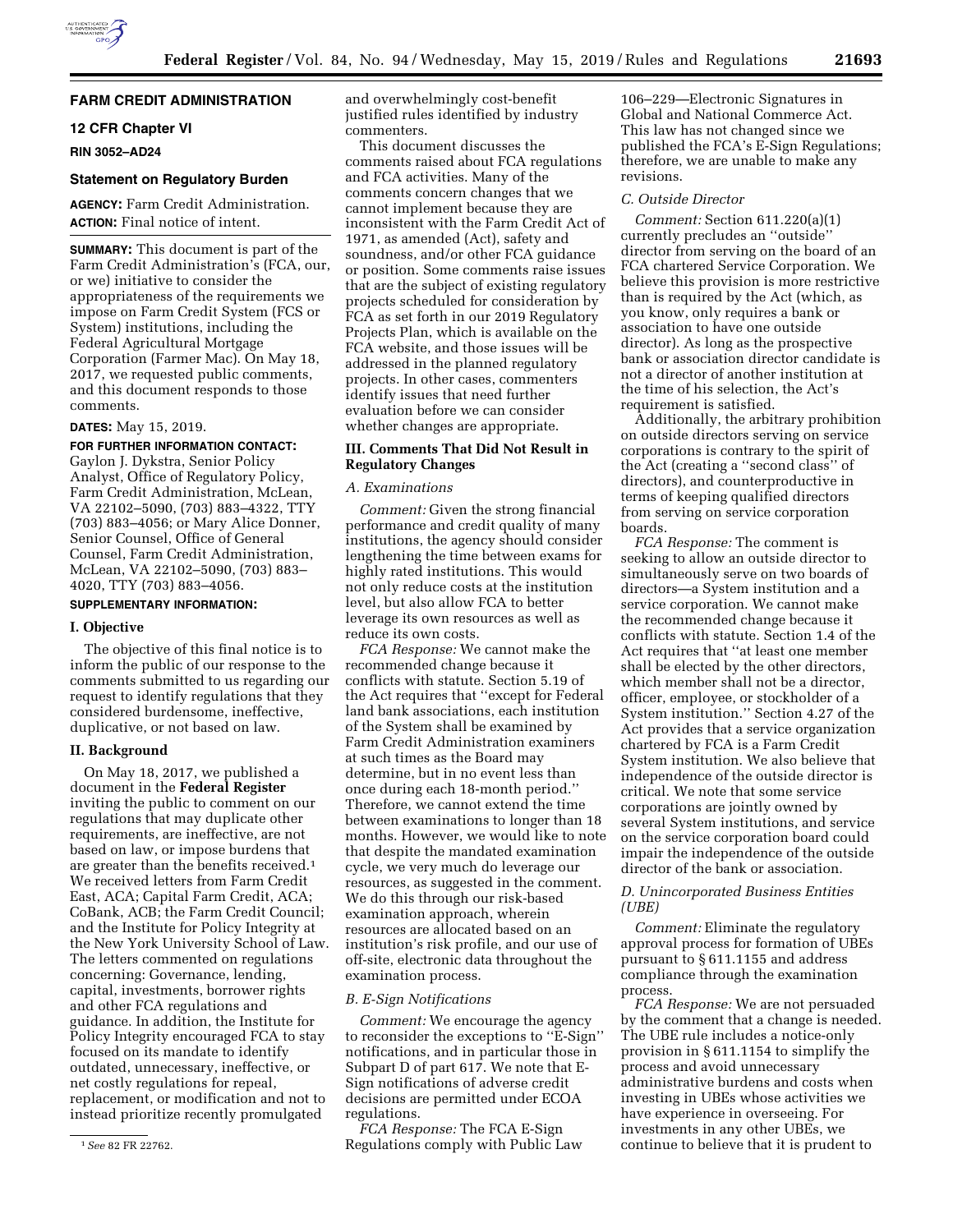have System institutions get our preapproval to avoid the burden and cost associated with reversing investments that we later deem to be inappropriate, unsafe or unsound, or contrary to law through the examination process. FCA will, however, consider whether additional categories of UBE investments could be included in the notice-only provisions to reduce burden on System institutions.

#### *E. Aquatic Related Businesses Industry*

*Comment:* Farm Credit may currently finance ''farm related businesses'' as eligible entities in the agriculture sector, and should also be permitted to finance related businesses which support the commercial fishing industry. Commercial fishing is the economic backbone of many rural communities in some parts of the nation, and producers and harvesters of seafood are themselves very dependent on many types of infrastructure for their long-term viability. FCA regulations that address ''related businesses'' should be modified to match overall lending authorities (for Farmers, Ranchers and Aquatic Producers and Harvesters) so that financing for ''fishing related businesses'' is specifically permitted.

*FCA Response:* We responded to this comment in past Regulatory Burden Notices. Our latest response was ''[w]ith respect to aquatic-related services, sections 1.9(2), 1.11(c)(1), and 2.4(a)(3) of the Act authorize title I and II System lenders to extend credit to businesses that furnish farm-related services to farmers and ranchers directly related to their on-farm operation needs. The Act does not reference financing businesses that furnish aquatic-related services to aquatic producers and harvesters. We are closely following this topic.'' 2 Although our position on this issue remains unchanged, we continue to follow any interest or developments on this topic.

#### *F. Other Financing Institutions (OFI)*

*Comment:* Modify § 614.4120 to allow System banks and individual OFI customers to develop financing agreements that are independent of the Agricultural Credit Association financing structure and allows them to have a general financing agreement that meets the unique needs and varying organizational structures of OFIs. Additionally, § 614.4130(b) should be modified to allow for the delivery to the FCA of all documents related to the GFA within 30 days of execution.

*FCA Response:* We are not persuaded by the comment that a change is needed.

FCA regulation 614.4120 requires the board of directors of each System bank to adopt policies and procedures governing the making of direct loans for direct lender associations and OFIs. While the term general financing agreement is the same term used for both direct lending associations and OFIs, the regulations do not require that they be the same or similar, only that the adopted policies and procedures prescribe lending policies and loan underwriting standards that are consistent with sound financial and credit practices.

The request in the comment to increase the document delivery deadline to 30 days lacks any justification or support. The deadline in § 614.4130(b) currently is 10 business days after execution of the documents. The need for the requested change is not readily apparent, especially given that the documents could easily be submitted to FCA electronically. Nonetheless, while we are not making any change at this time, we may consider the request as part of a future regulatory project.

#### *G. Updated Financial Information*

*Comment:* Section 614.4150 does not specifically direct institutions to annually request updated financial information from customers. However, anecdotal evidence suggests that this is a requirement from the Office of Examination. This issue dates back to the credit crisis of the 1980s. Hopefully, we are past the time when this requirement is appropriate on any kind of an ''across the board'' basis.

*FCA Response:* We agree with the comment that an ''across the board'' basis for updating financial information is not appropriate. In fact, we took this position in 1997 when we removed the requirement for annual updating of financial information from the regulations. Instead, current regulations require that System institution boards and management adopt written policies and procedures that set the standards for updating borrower financial information. These standards, along with their implementation, are then the basis for evaluating how well the board and management is managing the institution.

2*See* 79 FR 42238 (July 21, 2014). 3*See* 57 FR 38237 (Aug. 24, 1992). We further address this issue in an Informational Memorandum dated, March 29, 2011, Loan Underwriting Standards—Borrower Financial Information. In this memorandum, we convey our expectations regarding the collection of borrower financial information and the impact of this information on loan underwriting standards. This Informational

Memorandum is available on our website, *[www.fca.gov,](http://www.fca.gov)* under the 'Laws and regulations' heading.

## *H. Loan Participation*

*Comment:* The requirements for evidencing an independent credit judgement by a purchaser of a loan participation from another System institution are unduly burdensome. Of course, each institution needs to be accountable for the loans, including purchases of participations, in their portfolio. Some form of simplified credit summary, or other analysis by a credit officer of the purchasing institution should be adequate to satisfy the requirements for an independent decision.

*FCA Response:* This issue was thoroughly studied when we finalized this regulation, and our analysis has not changed.3 In fact, one of the points we made in the preamble was that ''Section 614.4325(e) does not require the participating institution to prepare a lengthy analysis or to compile separate documentation from the originating or lead lender. However, § 614.4325(e) requires the purchasing institution to perform an objective, independent, and thorough analysis when it makes a loan decision.'' An institution cannot delegate its independent credit decision. However, we continue to believe that this regulation provides flexibility for an institution to streamline the decisionmaking process and documentation of the decision, while ensuring that it fulfills its duty to protect institution assets.

#### *I. Purchase of Whole Loans*

*Comment:* We again urge FCA to reconsider its prohibition on the purchase of whole loans by System institutions. Several years ago, FCA took the step to recognize the purchase of 100% participations in loans. Allowing System institutions to purchase whole loans would be of real benefit to farmers and ranchers in their financial planning, without increasing the credit exposure to the System over that created by the purchase of participations.

*FCA Response:* We plan to address this issue in part through a notice of proposed rulemaking regarding those portions of commercial bank loans with unconditional guarantees by the U.S. Department of Agriculture. Depending upon the outcome of that regulatory project, those transactions may be considered investments due to the way in which they are offered for sale and resale.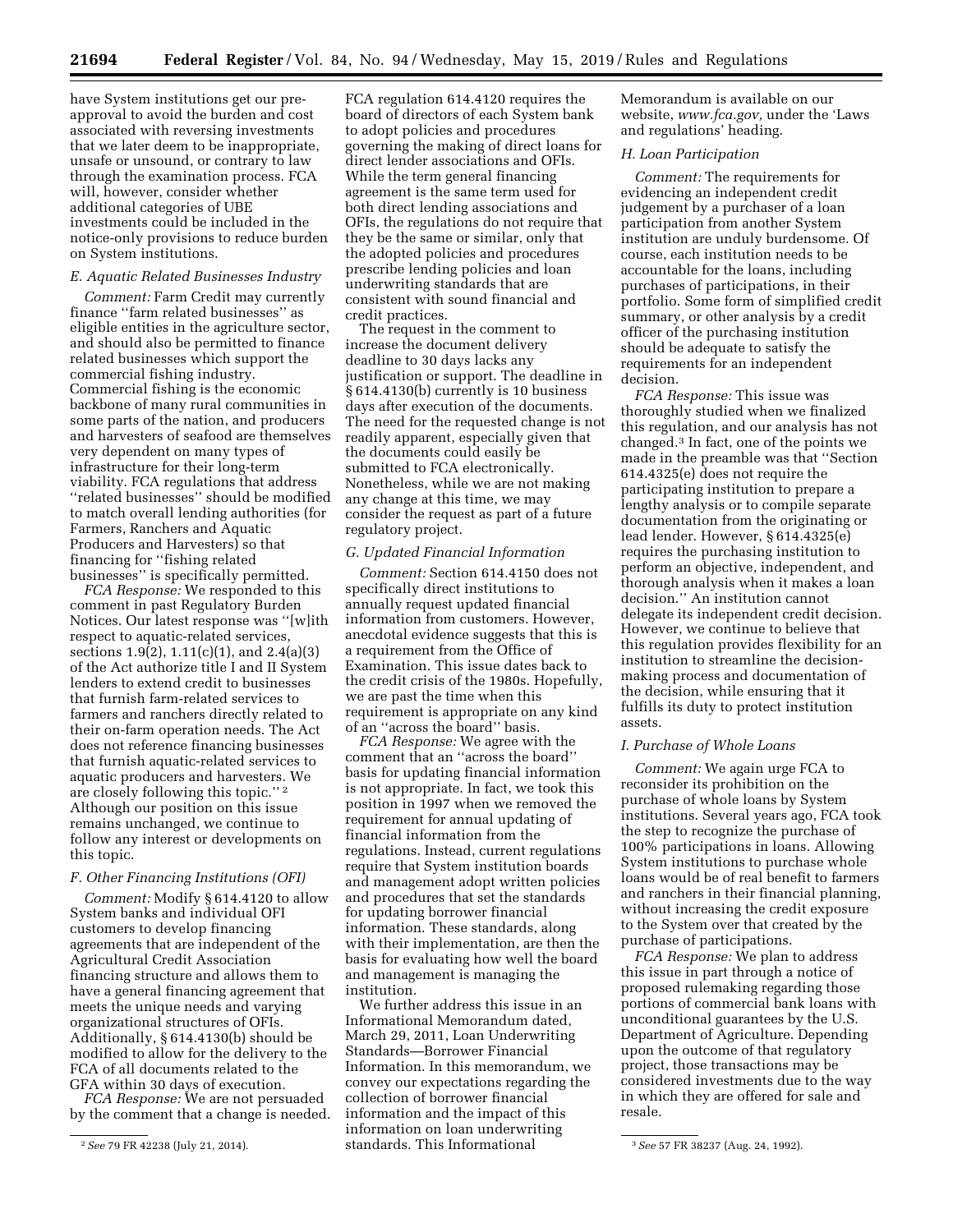For whole loans that cannot be considered investments, we are not considering a change. Section 614.4325(b) prohibits a FCS institution from purchasing any interest in a loan from an institution that is not a FCS institution except to pool or securitize loans, purchase a participation interest under its lending authority and purchase loans from the FDIC.

#### *J. Public Disclosure About OFIs*

*Comment:* FCA Regulation § 614.4595 requires the banks to receive written approval from the OFI before publicly disclosing its name, address, and internet address. It also requires a bank to adopt and maintain policies and procedures relating to OFI public disclosures. This requirement is unnecessary, excessively prescriptive, not required in law and burdens banks to maintain a policy that detracts from meaningful board oversight. Disclosure of name, address and internet address is not a regulatory matter and it is better left to the banks and OFIs to decide within the lending relationship.

*FCA Response:* We are not persuaded by the comment that a change is needed. The regulation provides that a Farm Credit Bank or agricultural credit bank may disclose to members of the public the name, address, telephone number, and internet website of an OFI only if the OFI consents in writing. We continue to believe the regulation is necessary to deal with this issue and is not unduly burdensome. In addition, we continue to believe that the OFI, and not the FCS bank, should be the party to decide whether its information is made public as designed in the regulation.

#### *K. Special Collateral Requirements*

*Comment:* The Special Collateral Requirements for post-closing certification, after the issuance of a standard title insurance policy and compliance with customary loan closing procedures, are duplicative and unnecessary. With this requirement, the System institution is being asked to effectively ''re-certify'' the work that the title insurance company has been paid to perform. The title insurance company has agreed to insure the risks that this regulation is designed to mitigate, which makes this requirement burdensome.

*FCA Response:* We are not persuaded by the comment that a change is needed. The Act requires that long-term mortgage loans be secured by first liens on real estate as may be prescribed by regulations of the FCA. Section 615.5060 provides institutions one of two methods to validate the institution's first lien position: Attorney lien

certification or title insurance policy. Choosing to use a title insurance policy creates obvious additional fiduciary responsibilities for the institution such as: Ensuring that the title insurance company is licensed, ensuring that the final policy meets the institution's specifications, and ensuring that the insured amount at least equals the outstanding loan balance. We do not view verifying that a policy is valid, adequate, and proper as ''re-certifying'' the work of the title insurance company, but simply good business practice to ensure compliance with the first lien requirement of the Act.

## *L. Public-Private Partnership Investments*

*Comment:* The approval process for public-private partnership investments, such as community health care facilities, would better serve rural America if it were streamlined. The current case-by-case approval process significantly hinders the development of critical projects in rural communities. The commenters recommend that FCA streamline the approval process for investments in public-private partnerships that benefit rural communities and modify the regulation to specifically allow the purchase of community facility bonds as missionrelated investments.

*FCA Response:* FCA has developed a process to expedite and streamline caseby-case requests that meet certain criteria. Many requests for community health care facilities are handled on an expedited basis. We continue to consider other ways to streamline the process for FCA consideration of caseby-case investment requests.

#### *M. Interest Rate Disclosures*

*Comment:* The regulations require System Institutions to disclose rate changes when the rates are tied to a widely published external index (*i.e.,*  prime rate or LIBOR); however, the intent of permitting such interest rates is transparency. Borrowers can determine their rate by numerous published sources. To require notification by System institutions of rate changes as outlined by the regulation is unnecessary and burdensome.

*FCA Response:* We cannot make the recommended change because it conflicts with statute. Section 4.13(a)(4) of the Act requires qualified lenders to provide borrowers, for all loans not subject to the Truth in Lending Act (15 U.S.C. 1601 *et seq.*), ''meaningful and timely disclosure'' of any change in the interest rate applicable to the borrower's loan within a ''reasonable time after the

effective date'' of a change. Given that notification of a change in interest rate is a statutory requirement, removing the regulation is not an option. Nevertheless, we believe the regulation provides for significant flexibility by allowing for notifications to be made ''as part of the borrower's first regularly scheduled billing statement affected by the rate change.'' In other words, only the billing statements need to reflect the rate changes that occurred during the billing period and a separate notice is not required. Further, the status of LIBOR continuing as an index for loans is uncertain, and loans may need to be indexed to a replacement. Given uncertainty over the replacement, including whether it will be as widely published and available as LIBOR, we do not believe that this would be an appropriate time to consider any lessening of disclosure requirements for indexed loans.

#### *N. Purchase of Insurance*

*Comment:* Section 4.29 of the Act requires a written notice to customers that the purchase of insurance (when required as condition to obtain the loan) through the lender is optional. Section 618.8040(b) should be revised to eliminate the requirement for a separate, written statement.

*FCA Response:* We are not persuaded by the comment that a change is needed. We continue to believe that a written notice that is separately signed by the member or borrower is necessary to carry out Congressional intent. We also continue to believe that our position outlined in the preamble to the existing regulation continues to be appropriate: ''provide documentation to refute any potential allegations that borrowers were coerced into purchasing insurance offered by banks or associations.''

#### *O. Human Capital and Marketing Plans*

*Comment:* The requirements of §§ 618.8440(b)(7) and (b)(8) pertaining to human capital and marketing plans are excessively prescriptive and detailed without any corresponding benefit to the institutions or mission achievement. Specifically, the regulations required significant detail in both the human capital and marketing plans that goes beyond what is appropriate for inclusion, even at a summary level, in a business plan. To reduce burden and requirements that are duplicative in nature, the FCA should generalize the human capital and marketing plan requirements.

*FCA Response:* We are not persuaded by the comment that a change is needed. These two regulatory sections were specifically written to minimize any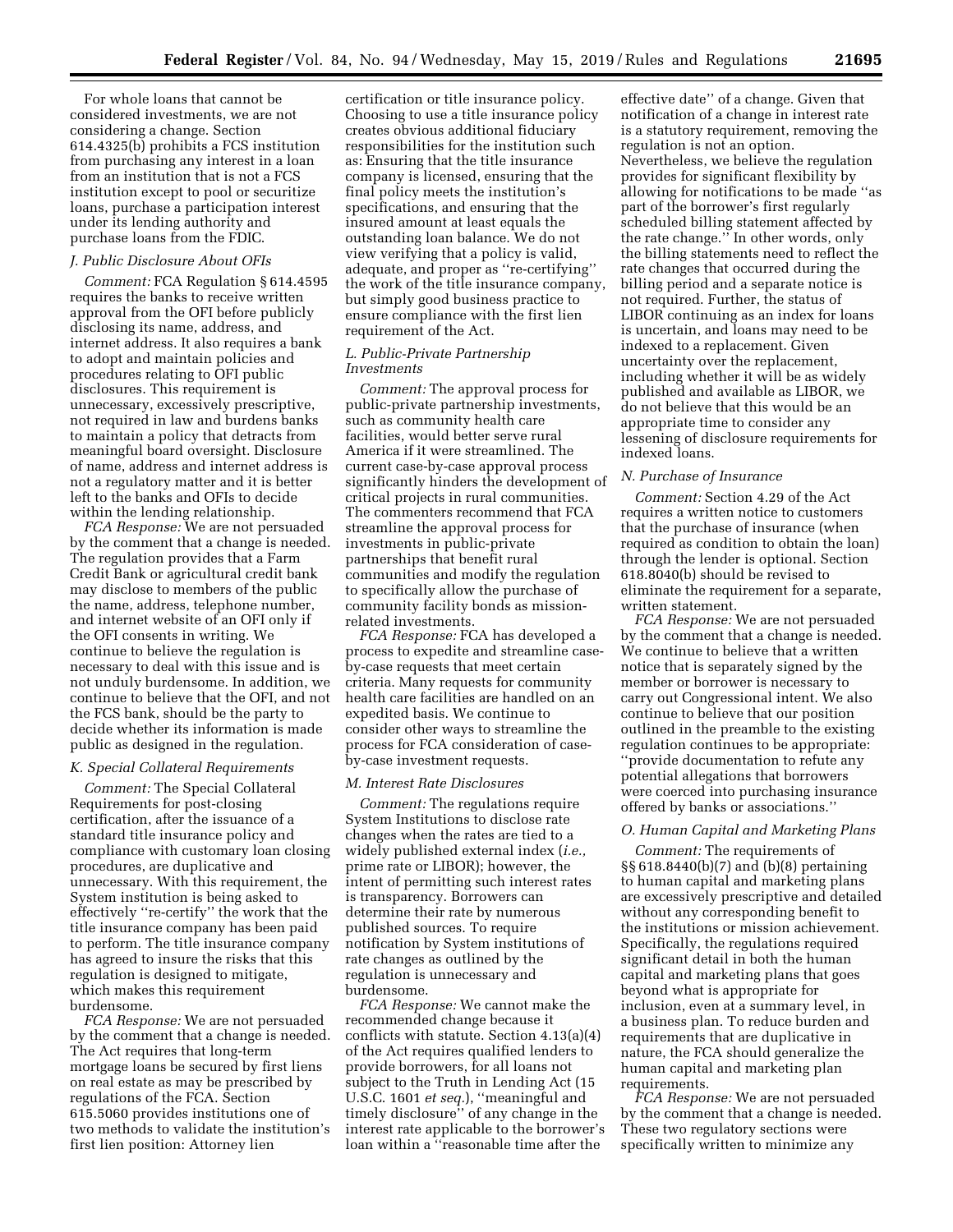regulatory burden and require the minimum strategies and actions needed to develop these sections of the business plan. We do not believe that these requirements rise to the level of ''significant detail'' and that they go ''beyond what is appropriate for inclusion in a business plan.''

We continue to believe that these human capital and marketing planning regulatory requirements are critical to institution operations. Human capital and marketing plans are opportunities to lay out the institution's demographics and address strategies to make progress in diversity and inclusion as a vital component of its corporate culture and being more responsive to the credit needs of all eligible and creditworthy agricultural producers and other eligible persons.

## *P. Syndications and Participations Study*

*Comment:* The reporting requirements for the syndication and participations study are burdensome and manually intensive, time consuming, and do not augment internal management's tools. FCA should evaluate the data gathered to date for the syndication and participations study and determine the usefulness of gathering additional data in the future.

*FCA Response:* We agree that less reporting is now adequate compared to what we originally required. Consequently, we reduced the reporting from quarterly to annually beginning in 2018. We are also evaluating more streamlined ways in which the annual data could be provided to FCA. However, we continue to believe that collecting the data is necessary for the analysis of the complex issues being considered through the loan syndication study.

#### *Q. Voting Requirements*

*Comment:* Proxy voting requirements should be removed when using mail ballots. The use of digital processes are more efficient, and the proxy method required is cumbersome to stockholders, which encourages them not to vote.

*FCA Response:* A proxy authorizes someone to attend a meeting instead of the voting stockholder and take actions, including casting a vote if there will be in-person voting, with the same authority as the stockholder granting the proxy. Our existing regulations in part 609 and 611 allow proxies to be delivered electronically to those individual shareholders who have consented to e-commerce for voting events. However, electronic communications in voting events, including proxies, must satisfy the same

confidentiality and security requirements when paper, and not electronics, are used.

# *R. Floor Nominations*

*Comment:* Section 611.326 specifies the procedures to use for allowing floor nominations at association annual meetings. The System recognizes that floor nominations are required in accord with the Farm Credit Act. However, the current procedures are unwieldy, cumbersome, time-consuming and costly. Moreover, they actually undermine the existing nomination committee process, and FCA guidance and can impede the ability of stockholders to make an informed voting decision. They make compliance with disclosure requirements difficult for both the institution and the nominee. Associations should have increased flexibility to adopt procedures that maintain the ability for floor nominations, while facilitating compliance with disclosure and voting procedures.

*FCA Response:* We are not persuaded by the comment that a change is needed. This issue was thoroughly studied when we finalized this regulation, and our analysis has not changed.4 We believe that the procedures outlined in the rule are consistent with the statutory requirement and that the comment raises issues that we considered in the rulemaking.

## **IV. Comments That We Will Address in Existing Regulatory Projects**

#### *A. E-Commerce*

*Comment:* FCA should revise its Ecommerce definition to be consistent with the definition used generally in the marketplace. The current application of the FCA regulatory definition is overly broad and results in an expansive application by examiners, application beyond what is required by E-commerce laws, and creates an unnecessary burden on FCS institutions.

*FCA Response:* Our Cybersecurity Workgroup is reviewing the Ecommerce regulations, including whether the term ''E-Commerce'' is outdated. The Workgroup is considering whether the terminology of ''E-Commerce'' should be removed from FCA Regulations and replaced with the word ''Information Technology''.

## *B. Criminal Referral Form*

*Comment:* FCA requires reports of known or suspicious criminal activity through the use of FCA's Criminal Referral Form (CRF). This referral form is unique to FCA and not integrated

with FinCEN's Suspicious Activity Reporting (SAR) system that is used by law enforcement and Federal prosecutors to fight financial crimes. CoBank voluntarily complies with SAR filing requirements. As a result, FCA's requirement to use an FCA CRF is burdensome and confusing to criminal enforcement authorities in those situations when CoBank files a SAR and is required by FCA to also file an FCA CRF. Importantly, the SAR form provides effectively and efficiently the same information contained in the FCA CRF for use by law enforcement. FCA should eliminate this burden and accept the SAR form instead of the FCA CRF in those instances where reporting is provided under FinCEN filing requirements.

*FCA Response:* Our Criminal Referral Workgroup is considering whether FCA should issue guidance to provide clarification on this issue.

# *C. Criminal Referral Form Threshold*

*Comment:* FCA requires the reporting of ''Any known or suspected criminal activity involving a financial transaction in which the institution was used as a conduit for such criminal activity (such as money laundering/structuring schemes)'' without any threshold or test for substance. To provide consistency in requirements applicable to commercial banks for the filing of SARs, the FCA should implement a \$5,000 threshold for filing an FCA CFR when the suspect is known and \$25,000 when the suspect is unknown.

*FCA Response:* Our Criminal Referral Workgroup is considering whether we should provide guidance to clarify this issue.

## *D. Amortization Limits*

*Comment:* Production credit association and agricultural credit association loan authorities should be updated to reflect current System structure. There is no statutory basis to maintain restrictions on production credit association real estate lending, or that loans amortize within a period of 15 years, or whether the customer already owns the land or is purchasing it. Amortization and repayment should be a matter of appropriate credit administration, not regulation.

*FCA Response:* We plan to address this comment in conjunction with the amortization limits project that is listed on our Regulatory Projects Plan and Unified Agenda. The project will address the amortization limits for loans made under the production credit association authority.

<sup>4</sup>*See* 75 FR 18726 (Apr. 12, 2010).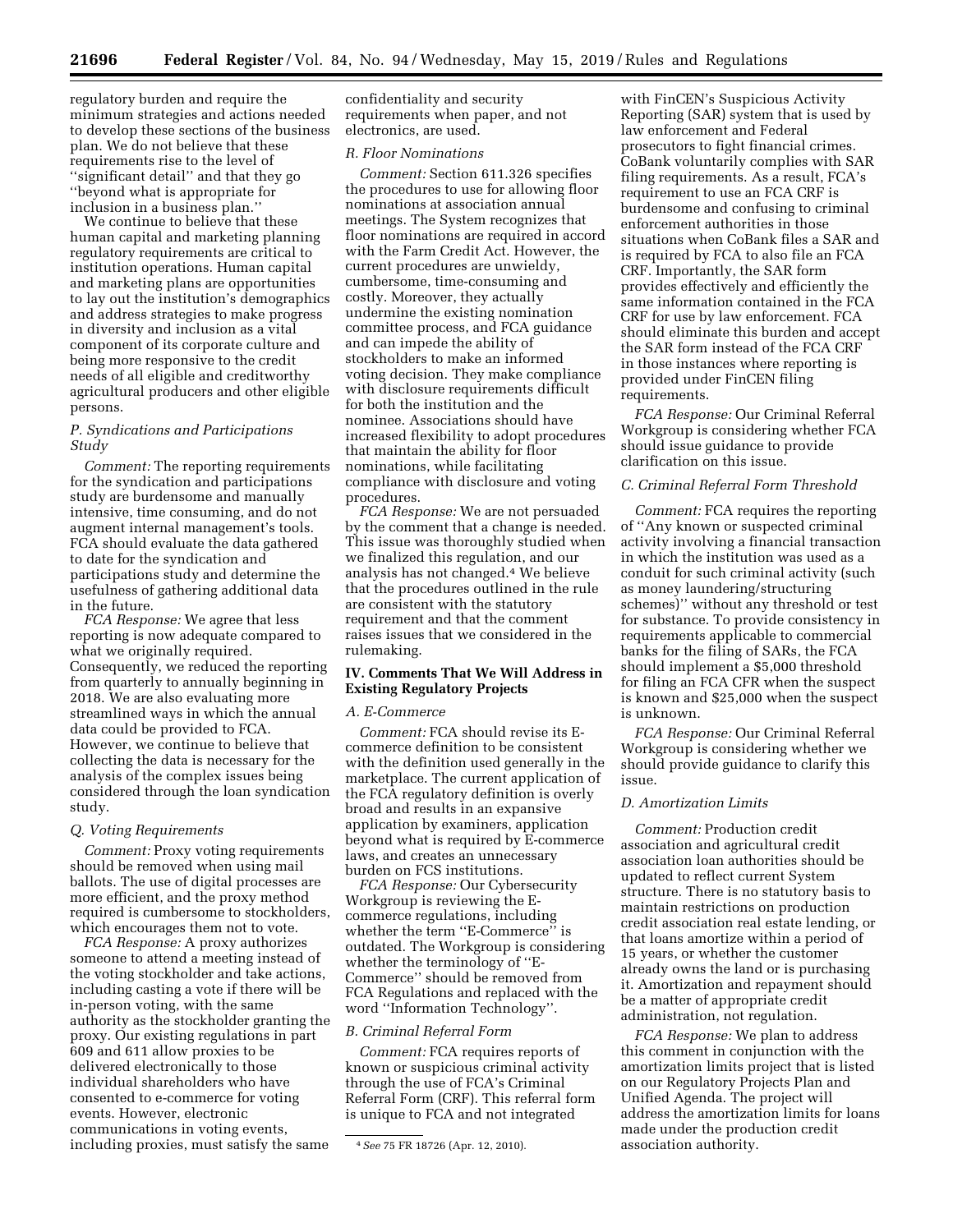## *E. Liquidity Reserves*

*Comment:* Section 615.5134(d) describes specific, extensive requirements for each System bank to maintain its liquidity reserve. All System banks maintain liquidity reserves well in excess of regulatory requirements. The imposition of an additional ''marketability study'' for each bank is unduly burdensome and ignores the facts and circumstances of each bank's portfolio. FCA should look at both the quantity and quality of the bank's liquidity reserve, as well as its actual experience with execution of transactions to decide whether a study is necessary, rather than imposing an arbitrary requirement to conduct a study that is both costly and of little, if any, value.

*FCA Response:* We incorporated this comment into our study of the Liquidity Coverage Ratio.

#### *F. Borrower Rights*

*Comment:* The requirements for adverse action should be amended to use the same terminology as that used in Regulation B.

*FCA Response:* We plan to address this comment in conjunction with the borrower rights project that is listed on our Regulatory Projects Plan and Unified Agenda. As part of this project, we will study the similarities and differences between the Regulation B requirements and our adverse action regulations.

## **V. Comments That Need Further Evaluation**

As noted above, some of the regulatory burden issues raised need further evaluation before we can consider whether changes are appropriate.

#### *A. Scope of Lending*

*Comment:* The Agency has not updated the Scope of Lending regulation, § 613.3005, since 1997. Farming and who is considered a fulltime farmer have continued to evolve over this time. Many farmers, regardless of the size of the farming operation, have multiple sources of off-farm income, but still devote a significant amount of time to farming. This is particularly true with the Young, Beginning and Small Farmer segment, which the System is directed to serve. FCA guidance in regard to financing of legal entities with 100% ownership by eligible farmers needs to be updated to reflect the variety of modern legal structures used in agricultural production.

*FCA Response:* The comment correctly points out that the FCA has not recently updated this regulation. However, further evaluation is needed before we can consider whether the recommended changes are appropriate. We will consider this recommendation in any future review of this regulation.

#### *B. Release of Borrower Names and Addresses*

*Comment:* Section 618.8310 should be omitted. With security and privacy of borrower information heightened, releasing borrowers' names and addresses conflicts with current practices and standards.

*FCA Response:* Section 4.12A of the Act requires a System bank or association to provide to a stockholder of the bank or association a current list of stockholders of the bank or association not later than 7 calendar days after the date on which the bank or association receives a written request for the stockholder list from the stockholder. This provision has been slightly revised in the most recent Farm Bill, and although we are not currently reviewing this regulation, we may consider reviewing this provision in the future.

## *C. Electric and Telecommunication Lending*

*Comment:* Make changes to § 613.3100(c)(2) to reflect changes to the Rural Electrification Act, as amended (REA), since CoBank's lending authorities for electric and telecommunication borrowers are derived from the REA.

*FCA Response:* Changes to FCA regulations in this area are not necessary for CoBank to implement the 2018 Farm Bill. Further evaluation is needed before we can consider whether regulatory changes are appropriate. We will consider this recommendation in any future review of this regulation.

# *D. Multiple Title Insurance Policy Ratio Amounts*

*Comment:* FCA regulation § 615.5060(a)(2)(iii) establishing multiple title policy ratio amounts should be deleted. It has no legal validity, it does not always represent the risk profile of collateral and title issuers have different opinions/requirements.

*FCA Response:* Further evaluation is needed before we can consider whether the recommended change is appropriate. We will consider this recommendation in any future review.

#### *E. Annual Report to Shareholders*

*Comment:* Eliminate the requirement for distribution of the annual report in accordance with § 620.4. Electronic

access should be adequate. There is no need to mail copies of the annual report.

*Comment:* The requirements of § 620.6, in particular the provisions relating to retirement account information and travel reimbursement policies, are unduly burdensome and also confusing or even misleading to stockholders. We believe this is an area where the quality of the disclosures can be improved, while reducing paperwork and costs.

*FCA Response:* Further evaluation is needed before we can consider whether the recommended changes are appropriate. We will consider this recommendation in any future review.

## *F. Disclosure Requirements for Sale of Borrower Stock*

*Comment:* Delivering a copy of the quarterly report along with annual report is burdensome and produces minimal value to stockholder. The same could be achieved by referencing location of both reports on website.

*FCA Response:* As outlined in § 615.5250, a System institution must provide a prospective borrower with several documents related to borrower stock in conjunction with obtaining a loan. We believe that including the annual report and most recent quarterly report in with the other documents is not a burden and that the benefit in helping to attract a prospective borrower outweighs any burden that may exist. Nonetheless, there may be room for modifications, but further evaluation is needed before we can consider whether the recommended change is appropriate. We will consider this recommendation in any future review.

#### *G. Loan Data Reporting*

*Comment:* FCA has increased the amount of loan data required to be submitted to the agency. There is a material administrative cost to System institutions to update and maintain the systems to collect and report that information. FCA should consider the costs and benefits of those requirements on an institution specific basis.

*FCA Response:* Further evaluation is needed before we can consider whether the recommended change is appropriate. We will consider this recommendation in any future review.

## **V. Future Efforts To Reduce Regulatory Burden on System Institutions**

For over 25 years, we have been making a concerted effort to remove regulatory burden whenever possible and will continue to do so into the future. However, we will maintain those regulations that are necessary to implement the Act and are critical for